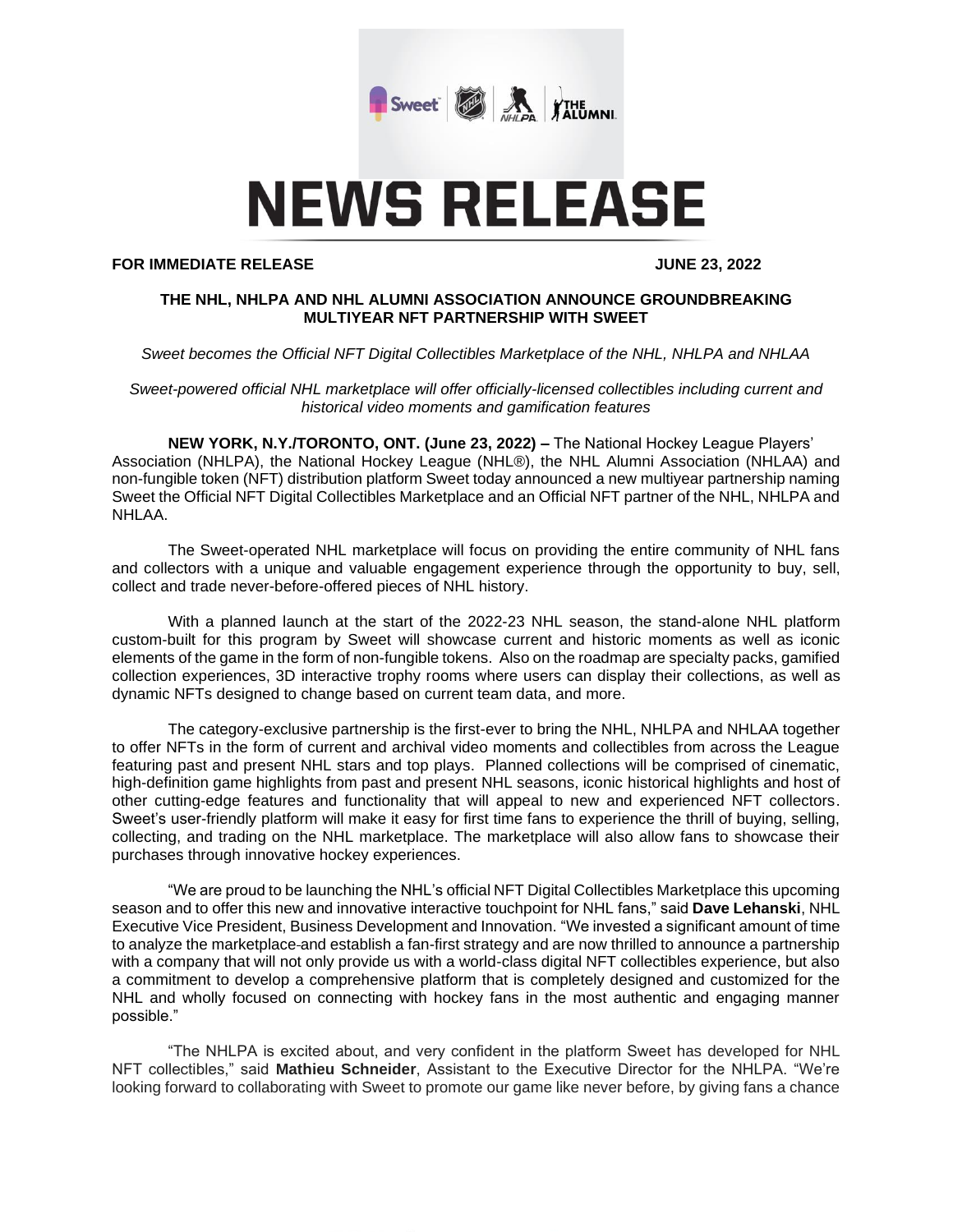to collect their favourite player moments, and to interact with the players and other fans in a whole new way."

"The NHL Alumni Association is excited to work with the NHL, the NHLPA, and Sweet to bring these digital hockey products to fans," said **Glenn Healy**, Executive Director of the NHLAA. "Sweet has done an incredible job of building the innovative platform and products that will bring NHL NFT Digital Collectibles to life. This collaboration has been worth the wait as fans will be able to access their favorite hockey history moments while we do our part to honor the past".

**Tom Mizzone**, CEO of Sweet, said: "We're honored to be partnering on an industry-first launch with an organization as globally renowned as the NHL. Working closely with the League and the Associations, we've curated some visually stunning action-packed moments, leveraging in-play gamification to create a genuinely engaging and unique relationship between collectibles and experiences."

The NHL marketplace operated by Sweet will also host quests and challenges that increase fan engagement through their collectability. Special stadium packs featuring moments from the NHL's marquee events, including the NHL Winter Classic®, NHL Stadium Series™, and NHL Heritage Classic™, will also be made available.

Fans can visit [NHL.sweet.io](https://nhl.sweet.io/) to get in early and register for upcoming announcements and releases.

## ### (6/23/22)

*NHL, the NHL Shield and NHL Winter Classic are registered trademarks and NHL Heritage Classic and NHL Stadium Series are trademarks of the National Hockey League. © NHL 2022. All Rights Reserved.*

*THE ALUMNI LOGO IS A TRADEMARK OF THE NHL ALUMNI ASSOCIATION. © NHL ALUMNI ASSOCIATION 2022. ALL RIGHTS RESERVED.*

For more information, please contact:

#### **Sweet Contact:**

Joe Langsworthy Cryptoland PR for Sweet [Joe@cryptolandpr.com](mailto:Joe@cryptolandpr.com)

#### **NHL Contact:**

Jen Neziol [jneziol@nhl.com](mailto:jneziol@nhl.com)

Brad Klein [bklein@nhl.com](mailto:bklein@nhl.com)

#### **NHLPA Contact:**

Ryan Parker [rparker@nhlpa.com](mailto:rparker@nhlpa.com)

## **NHLAA Contact:**

Brodie Palango [bpalango@nhlalumni.com](mailto:bpalango@nhlalumni.com)

#### **About Sweet**

Sweet uses innovative technology to deliver immersive and engaging NFT experiences to consumers and fans across the world. Sweet believes that easy access to NFTs is essential to drive user interaction and provides brands with a consumer-first solution for creating and releasing promotional digital assets tied to